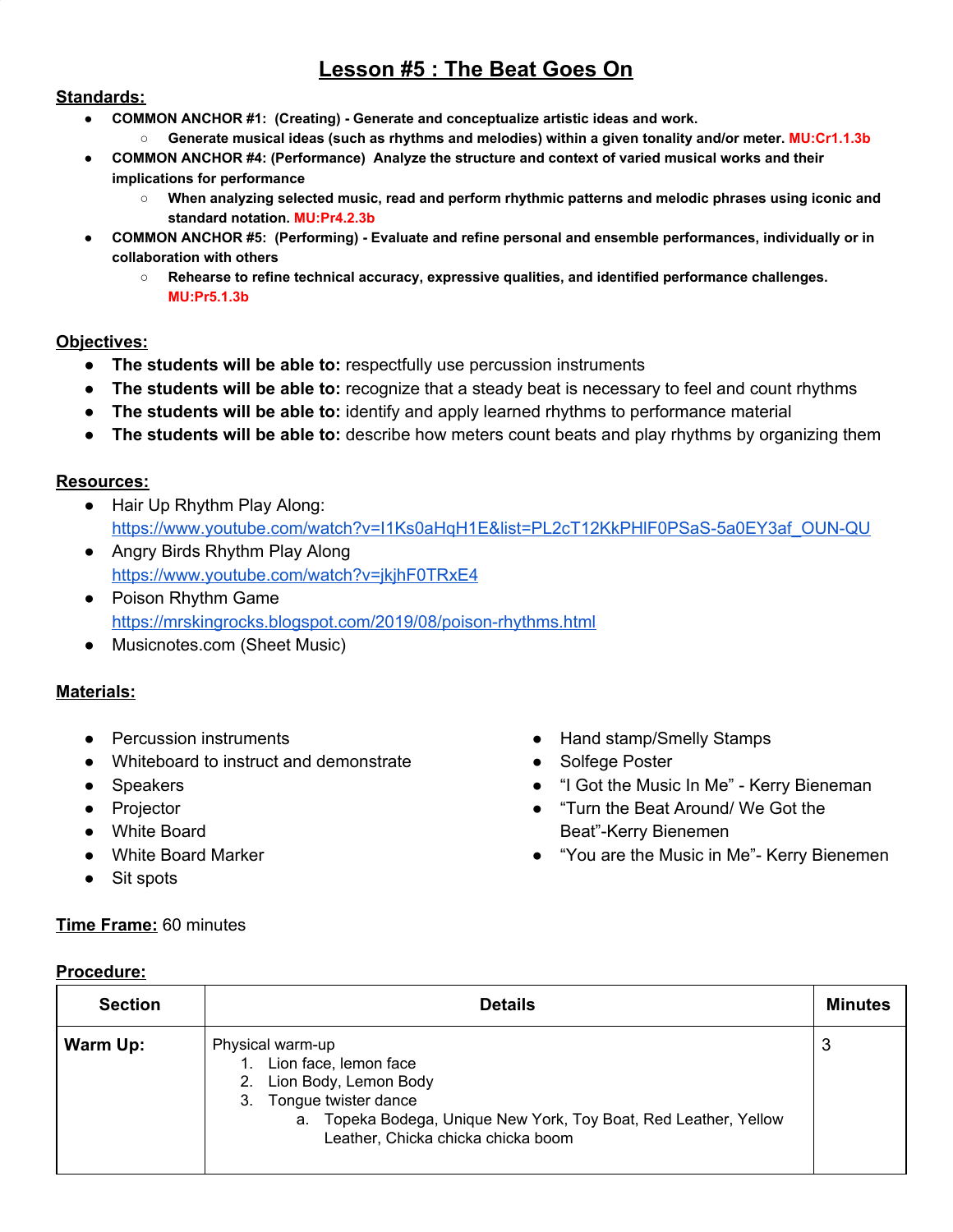|                             | Solfege/Vocal warmup<br>1. Call and response<br>a. Do, Re, Me, Fa, So, Do<br>2. ABCs (scale)<br>3. Lip Trills - Name spelling                                                                                                                                                                                                                                                                                                                                                                                                                                                                                                                                                                                                                                                                                                                                                                                                                                        |          |
|-----------------------------|----------------------------------------------------------------------------------------------------------------------------------------------------------------------------------------------------------------------------------------------------------------------------------------------------------------------------------------------------------------------------------------------------------------------------------------------------------------------------------------------------------------------------------------------------------------------------------------------------------------------------------------------------------------------------------------------------------------------------------------------------------------------------------------------------------------------------------------------------------------------------------------------------------------------------------------------------------------------|----------|
| <b>Review:</b>              | <b>Poison Rhythm</b><br>Teacher presents a "poison" rhythm to class and writes in on the board<br>Teacher then claps different rhythms in call and response format<br>$\bullet$<br>IF the teacher claps the poison rhythm, students <b>DO NOT</b> clap<br>$\bullet$<br>If they clap they're out - simon says ish<br>$\circ$                                                                                                                                                                                                                                                                                                                                                                                                                                                                                                                                                                                                                                          | 5        |
| Lesson:                     | Meter - 5-7<br>Teacher will introduce 4/4 by writing on the board<br>$\bullet$<br>4 beats per measure OR 4 quarter notes per measure<br>$\circ$<br>Teacher will present the subdivision tree<br>Breaking down that quarter notes go into whole notes, and so on and<br>$\circ$<br>so forth<br>Who has the beat? Who has the rhythm?<br>Half the room plays the beat, half the room plays the rhythm<br>$\circ$<br>Then have students walk to the beat in<br>$\circ$<br><b>PASS OUT INSTRUMENTS!! -</b><br>1. Rules of instruments (Tie into the MUSIC CHANT)<br>a. Don't throw it<br>b. Don't drop it<br>c. Don't hit your neighbor<br>d. Break it, you buy it<br>2. We'll be using these in the show!!<br><b>Play-Along Rhythms (See Below)</b><br>Teacher will play from the options above<br>Students will play along the video using their assign instruments<br>$\bullet$<br>Extra challenge:<br>$\bullet$<br>Speed up the video to test their focus<br>$\circ$ | re20     |
| <b>Activity:</b><br>Show:   | Students will learn their rhythm pattern for Turn The Beat Around<br>m.49-56<br>Instruction:<br>Call and response x 3-4 of students rhythm<br>1.<br>Teacher writes the "mystery rhythm"<br>2.<br>a. It's the same rhythm as what we've just played<br>3. Ask students if someone can guess how the presented rhythm is<br>played<br>4. Allow students to share out if they want<br>5. Present it as being a part of "Turn the Beat Around"<br>Learning show material:<br>Review the Turn the Beat Around Chorus (movement) + rhythm section<br>Review I Got the Music In Me (add movement)<br>Review You are the Music in Me (add movement)                                                                                                                                                                                                                                                                                                                          | 10<br>10 |
| Closure/<br><b>Homework</b> | <b>Putting away instruments</b><br>Kids Bows/ Shoutouts                                                                                                                                                                                                                                                                                                                                                                                                                                                                                                                                                                                                                                                                                                                                                                                                                                                                                                              | 12       |